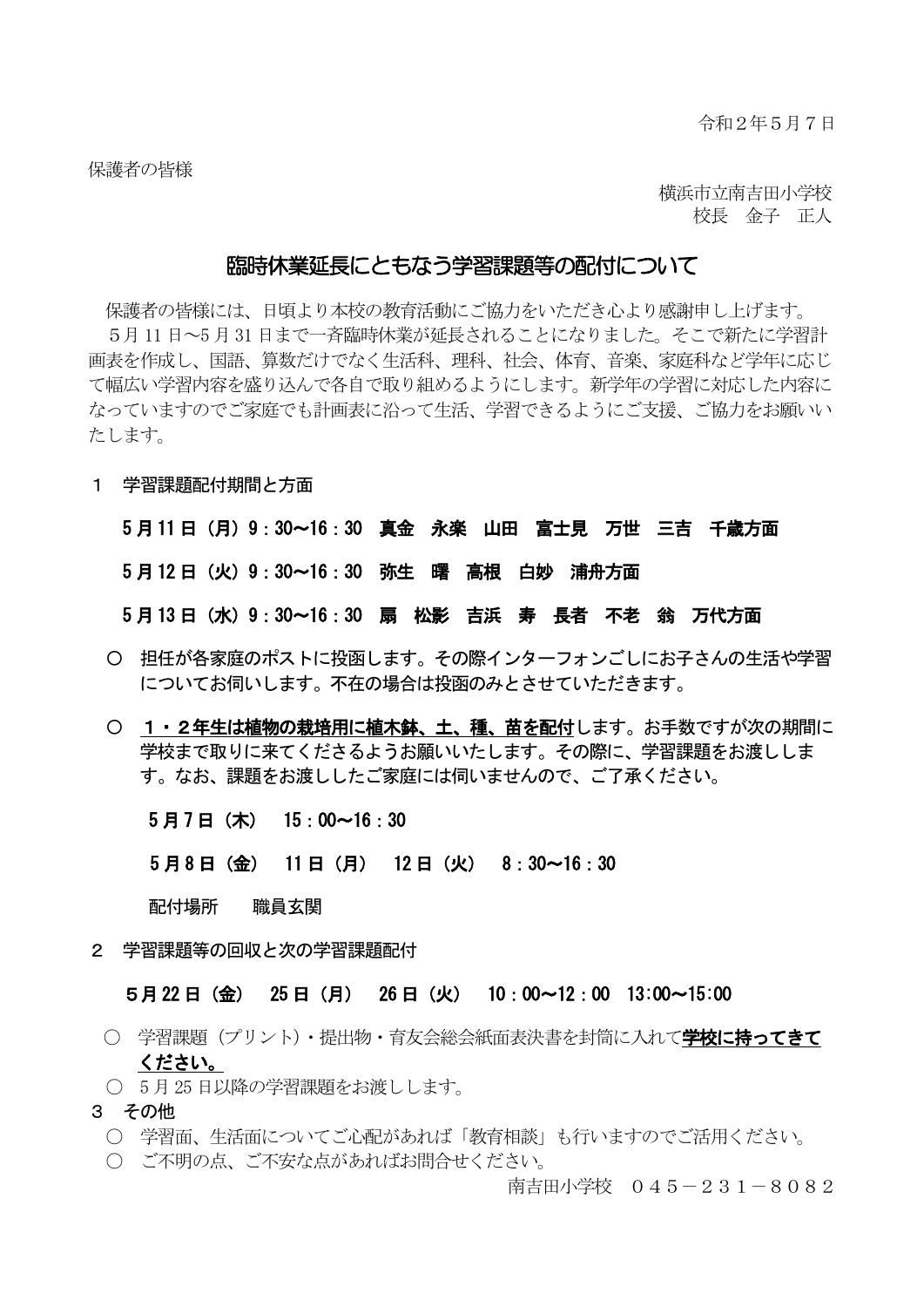各位家长

 横滨市立南吉田小学校 校长 金子 正人

衷心感谢各位家长平时对本校教育活动的支持。

临时停课时间将延长,期间为5月11日~5月31。因此,我们将制作一个新的学习计划表, 将根据年级,除了国语、算数外,生活科,理科,社会,体育,音乐,家庭科等都涉及了范围广 泛的学习内容。由于内容与新学年的学习相对应,因此希望各个家庭按着计划表进行学习和生 活。

1 学习课题分发期间和地区

5 月 11 日(周一)9:30~16:30 真金 永楽 山田 富士見 万世 三吉 千歳地区

5 月 12 日(周二)9:30~16:30 弥生 曙 高根 白妙 浦舟方面

5 月 13 日(周三)9:30~16:30 扇 松影 吉浜 寿 長者 不老 翁 万代地区

- 〇 班主任老师将学习课题投入每个家庭信箱里。 与此同时,我们将通过对讲机询问有关您孩 子的生活和学习。 如果您不在, 我们只是把学习课题讲行投函。
- 〇 **给**1・2年**级**学生分**发**种植植物的花盆、种子和秧苗。麻烦您一下,下面的时间请到学校来 领取。与此同时,交给您学习课题。另外,交给了课题的家庭不再去拜访,请了解。

5 月 7 日(周四) 15:00~16:30

5 月 8 日(周五) 11 日(周一) 12 日(周二) 8:30~16:30

分发场所 员工玄关

2 学习课题的回收和分发接下来的学习课题

5月 22 日(周五) 25 日(周一) 26 日(周二) 10:00~12:00 13:00~15:00

- 〇 把学习课题(练习卷)・提出物品・育友会总会表决书放入信封里,**请带到学校**。
- 〇 交给您5 月25 日以后的学习课题
- 3 其他
	- 关于学习方面、生活方面若有什么担心, 进行"教育咨询", 请利用。
	- 〇 如果有什么不清楚和不安心的事情,请向学校咨询。

南吉田小学校 045-231-8082